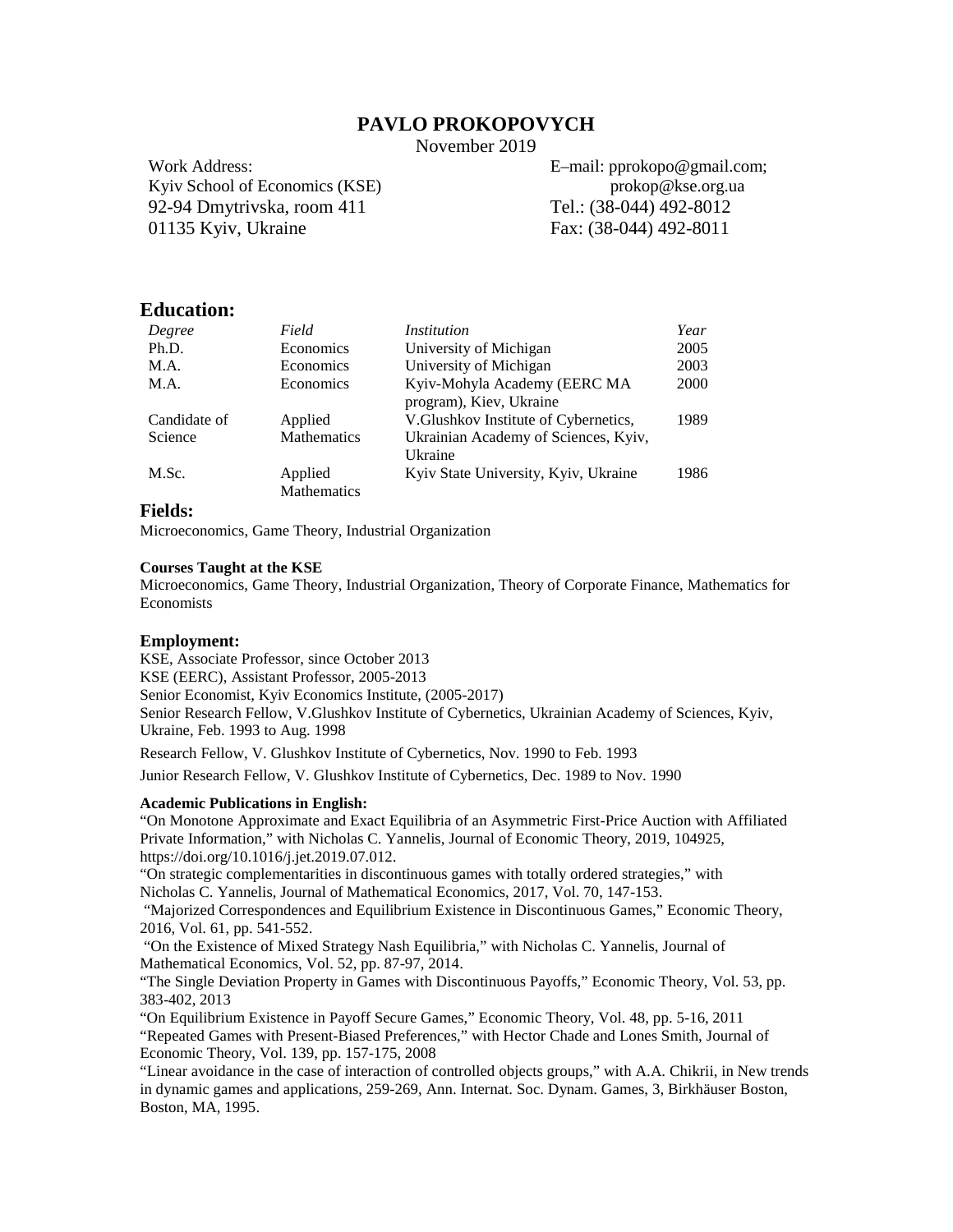## **Working Papers**

"On Uniform Conditions for the Existence of Mixed Strategy Equilibria," March 2012, with Nicholas C. Yannelis (some parts of it are included in the 2014 JME paper)

"Correlation in Repeated Games with Public Monitoring," (its unabridged 2006 version "Correlation and Efficiency in Repeated Games"), unpublished

### **Recent Presentations**

New Economic School, Moscow, Russia, September 2008 The 9<sup>th</sup> Society for the Advancement of Economic Theory Meeting (SAET), Ischia, Italy, 2009 Stockholm School of Economics, Sweden, September 2010 UECE Lisbon Meetings 2010: Game Theory and Applications, Lisbon, Portugal, November, 2010 The 11<sup>th</sup> SAET Meeting,, Faro, Portugal, 2011 University of Naples Federico II, Naples, Italy, May 2012 The 12<sup>th</sup> SAET Meeting, Brisbane, Australia, 2012 The 13<sup>th</sup> SAET Meeting, Paris, France, 2013 The 15<sup>th</sup> SAET Meeting, Cambridge, UK, 2015 Nazarbayev University, Astana, Kazakhstan, 2015 The 17<sup>th</sup> SAET Meeting, Faro, Portugal, 2017 University of Vienna, Vienna, Austria, 2017 The 18th SAET Meeting, Taipei, Taiwan, 2018 The 19th SAET Meeting, Ischia, Italy, 2019 The 11th Nonlinear Economic Dynamics (NED) Conference, Kyiv, Ukraine, 2019

## **Selected Academic Publications in Russian**

The full list of publications in applied mathematics in Russian-language journals is available upon request. The spelling of my name in Russian is P.V. Prokopovich.

"Normal Lagrangians in differential pursuit games," with V.I. Lyashko, (Russian. English summary) Dopov. Nats. Akad. Nauk Ukr. Mat (Reports of the Ukrainian Academy of Sciences). Prirodozn. Tekh. Nauki, no. 5, 98—101 (1997)

"Nonlinear approach problem in the class of measurable strategies," J. Automat. Inform. Sci., v 28, no 1, 139-144 (1996) (translated from Avtomatika).

"Lower semicontinuous dependences in differential pursuit games," with A.A. Chikrii, (Russian. English, Ukrainian summary) Kibernet. Sistem. Anal., no. 4, 96-108, 188 (1995); translation in Cybernet. Systems Anal, 31, no. 4, 562- 570 (1996).(available at www.springerlink.com)

"The problem of evasion from a group for inertial objects of a single type," with A.A. Chikrii, (Russian. Russian summary) Differentsialnye Uravneniya 30, no. 6, 998-1004, 1101-1102 (1994); translation in Differential Equations 30, no. 6, 924-929 (1994)

"A linear evasion problem with interaction of groups of objects," with A.A. Chikrii, (Russian. Russian summary) Prikl. Mat. Mekh. 58, no. 4, 12-21 (1994); translation in J. Appl. Math. Mech. 58, no. 4, 583-591 (1994) (available at www. sciencedirect.com)

"The evasion problem in the interaction of groups of linear objects,". with A.A. Chikrii, (Russian) Dokl. Ross. Akad. Nauk , no. 5, 591-593 (1993); translation in Russian Acad. Sci. Dokl. Math. 48, no. 3, 626-629 (1994).

"Simple pursuit of one evader by a group," with A.A. Chikrii, (Russian. English, Ukrainian summary) Kibernet. Sistem. Anal., no. 3, 131-137, 190 (1992); translation in Cybernet. Systems Anal. 28, 438-444 (1993) (available at www.springerlink.com)

"The problem of group pursuit in differential-difference games," J. Automat. Inform. Sci. 25 (1992), no. 3, 14-19 (1993); translated from Avtomatika, no. 3, 14-19, 94 (1992).

"Quasilinear conflict-control processes with nonfixed time,". with A.A. Chikrii, (Russian) Prikl. Mat. Mekh. 55, no. 1, 63-71 (1991); translation in J. Appl. Math. Mech,.55, no. 1, 48-55 (1992) (available at www.sciencedirect.com)

"Pursuit and evasion problem for interacting groups of moving objects," with A.A. Chikrii, (Russian. English summary) Kibernetika (Kiev), no. 5, 59-63, 78, 134 (1989); translation in Cybernetics 25, no. 5, 634-640 (1990) (available at www.springerlink.com).